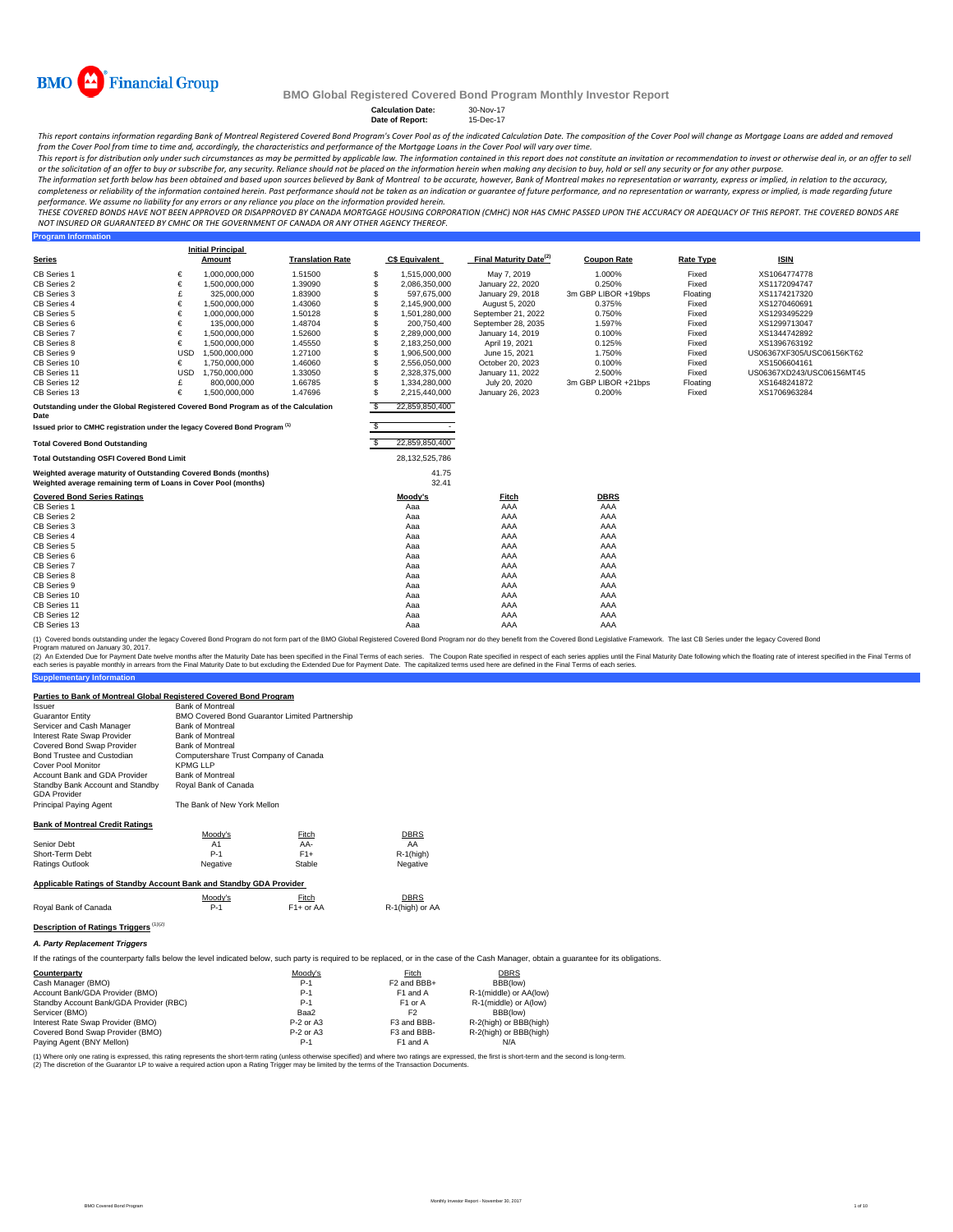

**Calculation Date:** 30-Nov-17

|                                                                                                                                                                                                                                                                                                                       |         | Date of Report: | 15-Dec-17               |
|-----------------------------------------------------------------------------------------------------------------------------------------------------------------------------------------------------------------------------------------------------------------------------------------------------------------------|---------|-----------------|-------------------------|
| <b>B. Summary of Specific Rating Trigger Actions</b><br>I) The following actions are required if the Cash Manager (BMO) undergoes a downgrade below the stipulated rating:                                                                                                                                            |         |                 |                         |
|                                                                                                                                                                                                                                                                                                                       | Moody's | Fitch           | <b>DBRS</b>             |
| a) The Servicer will be required to direct amounts received directly<br>into the GDA Account (or Standby GDA Account if applicable)<br>within 2 Canadian business days and the Cash Manager shall<br>immediately remit any funds held at such time for or on behalf of<br>the Guarantor directly into the GDA Account | $P-1$   | F1 or A         | R-1(middle) or AA(low)  |
| II) The following actions are required if the Servicer (BMO) undergoes a downgrade below the stipulated rating:                                                                                                                                                                                                       |         |                 |                         |
|                                                                                                                                                                                                                                                                                                                       | Moody's | Fitch           | <b>DBRS</b>             |
| a) The Servicer will be required to direct amounts received to the<br>Cash Manager, or GDA as applicable                                                                                                                                                                                                              | $P-1$   | F1 or A         | R-1(middle) or BBB(low) |
|                                                                                                                                                                                                                                                                                                                       |         |                 |                         |

III) The Swap Provider is required to transfer credit support or transfer all of its rights and obligations to a replacement third party, or to obtain a<br>guarantee of its rights and obligations from a third party, if the Sw

|                                | $Modv's^{(3)}$ | Fitch    | DBRS                    |
|--------------------------------|----------------|----------|-------------------------|
| a) Interest Rate Swap Provider | P-1 or A2      | F1 and A | R-1(middle) or A (high) |
| b) Covered Bond Swap Provider  | P-1 or A2      | F1 and A | R-1(middle) or A (high) |

IV) The following actions are required if the Issuer (BMO) undergoes a downgrade below the stipulated rating:

| a) Mandatory repayment of the Demand Loan                                                                                                                                                                                   | Moody's<br>N/A | Fitch<br>F <sub>2</sub> or BBB+ | <b>DBRS</b><br>N/A |
|-----------------------------------------------------------------------------------------------------------------------------------------------------------------------------------------------------------------------------|----------------|---------------------------------|--------------------|
| b) Cashflows will be exchanged under the Covered Bond Swap<br>Agreement (to the extent not already taking place)                                                                                                            | Baa1           | BBB+                            | BBB(high)          |
| c) Transfer of title to Loans to Guarantor <sup>(4)</sup>                                                                                                                                                                   | A <sub>3</sub> | BBB-                            | BBB(low)           |
| <b>Events of Defaults &amp; Test Compliance</b><br>Asset Coverage Test (C\$ Equivalent of Outstanding<br>Covered Bond < Adjusted Aggregate Asset Amount)<br><b>Issuer Event of Default</b><br>Guarantor LP Event of Default |                | Pass<br>No<br>No                |                    |

(3) If no short term rating exists, then A1

(4) The transfer of registered tilte to the Loans to the Guarantor may be deferred if (A) satistadoy assurances are provided to the Guarantor and the Bond Trustee by the Odifice of the System Trustee in the performance of

#### **Pre-Maturity Test** *(Applicable to Hard Bullet Covered Bonds)*

| <u>IADDIICADIE IU FAIU DUIIEI COVEIEU DUIIUSI </u> |         |          |                                         |
|----------------------------------------------------|---------|----------|-----------------------------------------|
| <b>Pre-Maturity Required Ratings</b>               | Moodv's | $F$ itch | DBRS <sup>(1</sup><br>A(high) or A(low) |

Following a breach of the Pre-Maturity test in respect of a Series of Hard Bullet Covered Bonds, and unless the Pre-Maturity Liquidity Ledger is otherwise funded from the other sources, the Partnership<br>shall offer to sell

(1) In the case of DBRS, if Final Maturity Date is within six months of the Pre-Maturity Test Date, then A(high), otherwise A(low).

| <b>Reserve Fund Required Amount Ratings</b> | Moody's | Fitch | <b>DBRS</b> |
|---------------------------------------------|---------|-------|-------------|
| Senior                                      |         |       | A(low)      |
| Short Term                                  | P-1     |       | R-1(middle) |
|                                             |         |       |             |

Are the ratings of the Issuer below the Reserve Fund Required Amount Ratings? No

If the ratings of the Issuer fall below the Reserve Fund Required Amount Ratings, then the Guarantor shall credit or cause to be credited to the Reserve Fund funds up to an amount equal to the Reserve Fund Required Amount.

Reserve Fund Required Amount: Nil

**Reserve Fund**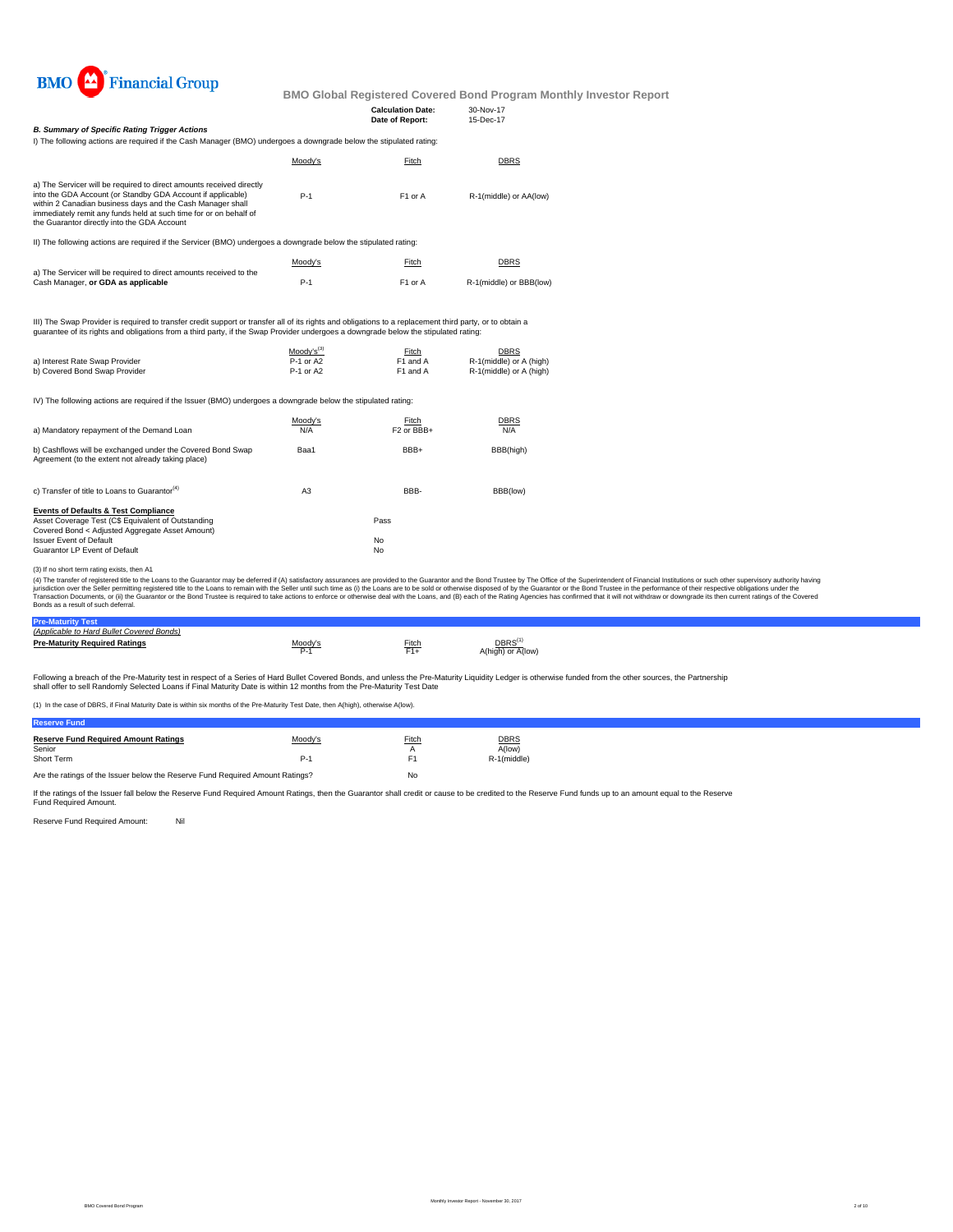

|                                                                                                                                                        | <b>Calculation Date:</b><br>Date of Report: | 30-Nov-17<br>15-Dec-17            |        |                |  |
|--------------------------------------------------------------------------------------------------------------------------------------------------------|---------------------------------------------|-----------------------------------|--------|----------------|--|
| <b>Asset Coverage Test</b>                                                                                                                             |                                             |                                   |        |                |  |
| C\$ Equivalent of Outstanding Covered Bonds                                                                                                            | 22.859.850.400                              |                                   |        |                |  |
| $A^{(1)}$ = Lesser of (i) Sum of LTV adjusted outstanding principal balance and (ii) Sum of<br>Asset percentage adjusted outstanding principal balance | 25.362.450.359                              |                                   | A (i)  | 27.718.524.983 |  |
| B = Principal receipts not applied                                                                                                                     | ٠.                                          |                                   | A (ii) | 25.362.450.359 |  |
| $C =$ Cash capital contributions<br>$D =$ Substitution assets                                                                                          | $\sim$<br>$\sim$                            | Asset Percentage<br>Maximum Asset | 91.5%  |                |  |
| $E =$ (i) Reserve fund balance<br>(ii) Pre - Maturity liquidity ledger balance                                                                         |                                             | Percentage                        | 95.0%  |                |  |
| $F =$ Negative carry factor calculation                                                                                                                | ٠.                                          |                                   |        |                |  |
| Total: $A + B + C + D + E - F$                                                                                                                         | 25,362,450,359                              |                                   |        |                |  |
| .                                                                                                                                                      |                                             |                                   |        |                |  |

**Asset Coverage Test Pass/Fail**<br>(1) Market Value as determined by adjusting, not less than quarterly, the Original Market Value utilizing the Indexation Methodology (see Appendix for details) for subsequent price developme

| <b>Valuation Calculation</b>                                                                                                                                                                                                   |   |                |        |                |
|--------------------------------------------------------------------------------------------------------------------------------------------------------------------------------------------------------------------------------|---|----------------|--------|----------------|
| <b>Trading Value of Covered Bonds</b>                                                                                                                                                                                          | ж | 22.969.706.417 |        |                |
| $A =$ Lesser of i) Present value of outstanding loan balance of Performing Eligible Loans <sup>(1)</sup><br>and ii) 80% of Market Value <sup>(2)</sup> of properties securing Performing Eligible Loans, net of<br>adjustments |   | 27.525.720.757 | A (i)  | 27.525.720.757 |
| B = Principal receipts up to calculation date not otherwise applied                                                                                                                                                            |   | ۰              | A (ii) | 51.754.517.578 |
| $C =$ Cash capital contributions                                                                                                                                                                                               |   | ۰              |        |                |
| D = Trading Value of any Substitute Assets                                                                                                                                                                                     |   | ۰              |        |                |
| $E =$ (i) Reserve Fund Balance, if applicable                                                                                                                                                                                  |   |                |        |                |
| (ii) Pre - Maturity liquidity ledger balance                                                                                                                                                                                   |   |                |        |                |
| F = Trading Value of Swap Collateral                                                                                                                                                                                           |   |                |        |                |
| Total: $A + B + C + D + E + F$                                                                                                                                                                                                 |   | 27.525.720.757 |        |                |

(1) Present value of expected future cash flows of Loans using current market interest rates offered to BMO clients. The effective weighted average rate used for discounting is 3.11%.<br>(2) Market Value as determined by adju

|                          | 25,012,771,795<br>S<br>2,790,470,284                                                                                                 |
|--------------------------|--------------------------------------------------------------------------------------------------------------------------------------|
|                          | 27,803,242,078                                                                                                                       |
|                          |                                                                                                                                      |
| <b>Write Off Amounts</b> | <b>Loss Percentage (Annualized)</b>                                                                                                  |
| \$0                      | 0.00%                                                                                                                                |
|                          |                                                                                                                                      |
|                          | Previous Month                                                                                                                       |
|                          |                                                                                                                                      |
| 402,896,984              | 495,345,044                                                                                                                          |
|                          |                                                                                                                                      |
| 58,291,915               | 60,643,409                                                                                                                           |
| 4,691,594                | 6,159,768                                                                                                                            |
|                          |                                                                                                                                      |
|                          | $\overline{\phantom{a}}$                                                                                                             |
|                          | $\overline{\phantom{a}}$                                                                                                             |
|                          |                                                                                                                                      |
|                          |                                                                                                                                      |
|                          | (38,671,291)                                                                                                                         |
|                          | (495, 345, 044)                                                                                                                      |
|                          |                                                                                                                                      |
|                          |                                                                                                                                      |
|                          | (122)                                                                                                                                |
|                          |                                                                                                                                      |
|                          | 28, 131, 764                                                                                                                         |
|                          | <b>Current Month</b><br>1,474,200,000<br>(39, 355, 982)<br>$(402, 896, 984)$ <sup>(1)</sup><br>(1,471,822,775)<br>(69)<br>26,004,683 |

 $<sup>(1)</sup>$  Includes cash settlement of \$402,896,984.00 to occur on December 18, 2017.</sup>

| <b>Cover Pool - Summary Statistics</b>       |                         |               |
|----------------------------------------------|-------------------------|---------------|
| Asset Type                                   | Mortgages               |               |
| Previous Month Ending Balance                | 26,656,629,092          |               |
| Aggregate Outstanding Balance                | \$<br>27.751.064.504    |               |
| Number of Loans                              | 107.259                 |               |
| Average Loan Size                            | \$<br>258.729           |               |
| Number of Primary Borrowers                  | 105,717                 |               |
| Number of Properties                         | 107.259                 |               |
|                                              | Original <sup>(1)</sup> | Indexed $(2)$ |
| Weighted Average Current Loan to Value (LTV) | 62.36%                  | 50.95%        |
| Weighted Average Authorized LTV              | 69.55%                  | 56.24%        |
| Weighted Average Original LTV                | 69.55%                  |               |
| Weighted Average Seasoning                   | 18.54 (Months)          |               |
| Weighted Average Coupon                      | 2.60%                   |               |
| Weighted Average Original Term               | 50.95 (Months)          |               |
| Weighted Average Remaining Term              | 32.41 (Months)          |               |
| <b>Substitution Assets</b>                   | Nil                     |               |

<sup>(t)</sup> Value as most recently determined or assessed in accordance with the underwriting policies (whether upon origination or renewal of the Eligible Loan or subsequently thereto).<br><sup>(2)</sup> Value as determined by adjusting, n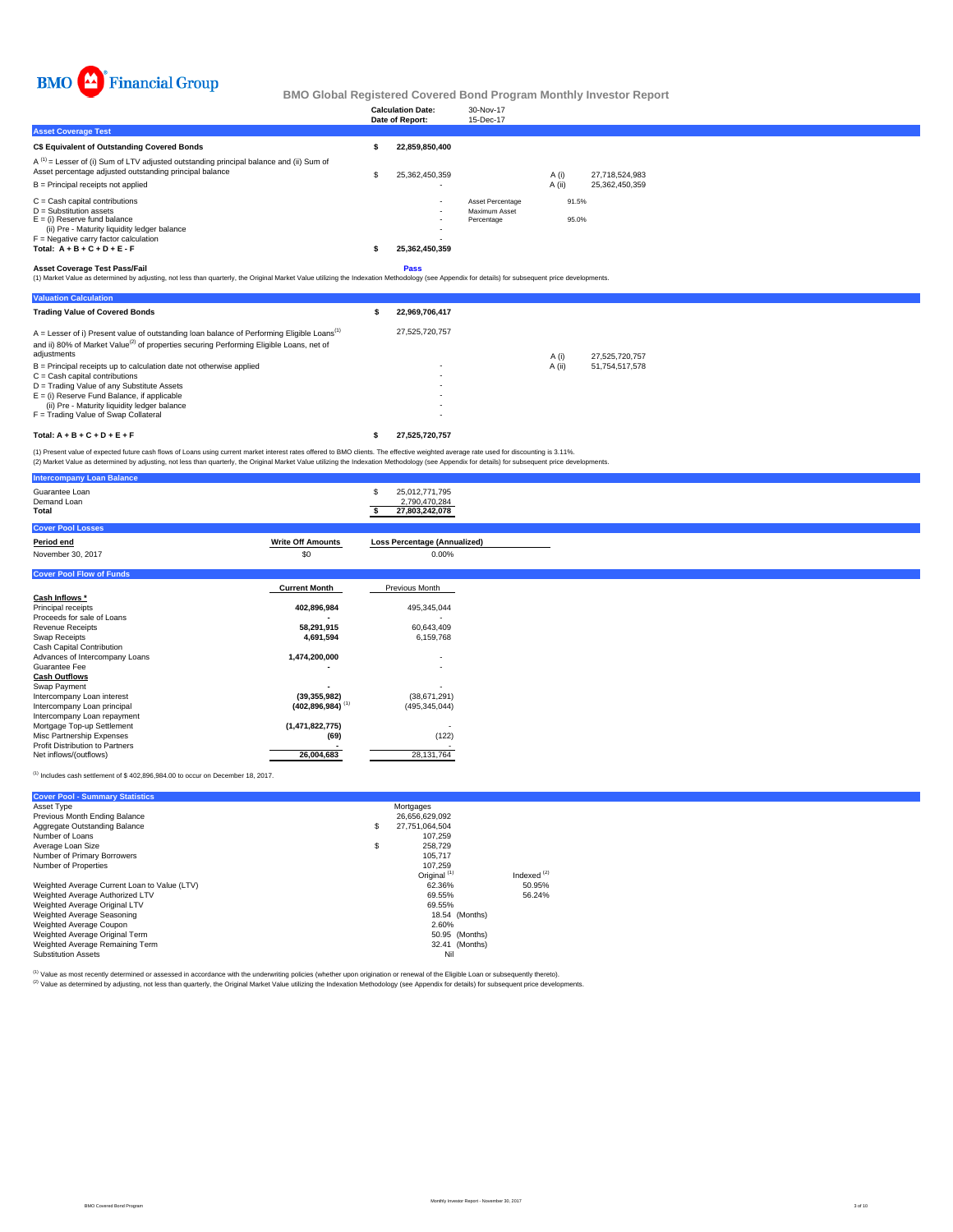

**Cover Pool - Provincial Distri** 

### **Calculation Date:** 30-Nov-17 **BMO Global Registered Covered Bond Program Monthly Investor Report**

|                                              | Date of Report: | 15-Dec-17  |                          |            |
|----------------------------------------------|-----------------|------------|--------------------------|------------|
| <b>Cover Pool - Delinguency Distribution</b> |                 |            |                          |            |
| Aging Summary                                | Number of Loans | Percentage | <b>Principal Balance</b> | Percentage |
| Current and less than 30 days past due       | 106.937         | 99.70      | 27.683.598.480           | 99.76      |
| 30 - 59 days past due                        | 29              | 0.03       | 5.065.910                | 0.02       |
| 60 - 89 days past due                        | 118             | 0.11       | 29.860.593               | 0.11       |
| 90 or more days past due                     | 175             | 0.16       | 32.539.521               | 0.12       |
| <b>Grand Total</b>                           | 107.259         | 100.00     | 27.751.064.504           | 100.00     |
|                                              |                 |            |                          |            |

| Province                        | <b>Number of Loans</b> | Percentage | <b>Principal Balance</b> | Percentage |
|---------------------------------|------------------------|------------|--------------------------|------------|
| Alberta                         | 13,023                 | 12.14      | 3,219,928,799            | 11.60      |
| <b>British Columbia</b>         | 15.772                 | 14.70      | 5.373.156.918            | 19.36      |
| Manitoba                        | 1.433                  | 1.34       | 250.793.400              | 0.90       |
| New Brunswick                   | 1.698                  | 1.58       | 216.337.817              | 0.78       |
| Newfoundland                    | 2.922                  | 2.72       | 484.492.131              | 1.75       |
| Northwest Territories & Nunavut | 94                     | 0.09       | 19.691.121               | 0.07       |
| Nova Scotia                     | 3.279                  | 3.06       | 568.363.620              | 2.05       |
| Ontario                         | 48.147                 | 44.89      | 13.573.830.875           | 48.91      |
| Prince Edward Island            | 535                    | 0.50       | 75.314.182               | 0.27       |
| Quebec                          | 18.101                 | 16.88      | 3.518.623.761            | 12.68      |
| Saskatchewan                    | 2.149                  | 2.00       | 428.365.893              | 1.54       |
| <b>Yukon Territories</b>        | 106                    | 0.10       | 22.165.986               | 0.08       |
| <b>Grand Total</b>              | 107.259                | 100.00     | 27.751.064.504           | 100.00     |

| <b>Cover Pool - Credit Score Distribution</b> |                        |            |                          |                |            |
|-----------------------------------------------|------------------------|------------|--------------------------|----------------|------------|
| Credit Score <sup>(1)</sup>                   | <b>Number of Loans</b> | Percentage | <b>Principal Balance</b> |                | Percentage |
| Score Unavailable                             | 1.004                  | 0.94       |                          | 208.524.088    | 0.75       |
| Less than 600                                 | 1.781                  | 1.66       |                          | 370.692.602    | 1.34       |
| $600 - 650$                                   | 3.715                  | 3.46       |                          | 898.773.367    | 3.24       |
| 651 - 700                                     | 9.043                  | 8.43       |                          | 2.371.879.597  | 8.55       |
| 701 - 750                                     | 16.587                 | 15.46      |                          | 4.614.321.596  | 16.63      |
| 751 - 800                                     | 21.035                 | 19.61      |                          | 6.043.451.574  | 21.78      |
| 801 and Above                                 | 54.094                 | 50.43      |                          | 13.243.421.679 | 47.72      |
| <b>Grand Total</b>                            | 107.259                | 100.00     |                          | 27.751.064.504 | 100.00     |

| <b>Cover Pool - Rate Type Distribution</b>           |                        |            |                          |            |
|------------------------------------------------------|------------------------|------------|--------------------------|------------|
| <b>Rate Type</b>                                     | <b>Number of Loans</b> | Percentage | <b>Principal Balance</b> | Percentage |
| Fixed                                                | 84.905                 | 79.16      | 21,368,387,502           | 77.00      |
| Variable                                             | 22,354                 | 20.84      | 6.382.677.002            | 23.00      |
| <b>Grand Total</b>                                   | 107.259                | 100.00     | 27,751,064,504           | 100.00     |
|                                                      |                        |            |                          |            |
| <b>Cover Pool - Mortgage Asset Type Distribution</b> |                        |            |                          |            |
| <b>Mortgage Asset Type</b>                           | <b>Number of Loans</b> | Percentage | <b>Principal Balance</b> | Percentage |
| <b>Conventional Amortizing Mortgages</b>             | 107.259                | 100.00     | 27,751,064,504           | 100.00     |
| <b>Grand Total</b>                                   | 107.259                | 100.00     | 27,751,064,504           | 100.00     |
|                                                      |                        |            |                          |            |
|                                                      |                        |            |                          |            |

| <b>Occupancy Type</b> | <b>Number of Loans</b> | Percentage | <b>Principal Balance</b> | Percentage |
|-----------------------|------------------------|------------|--------------------------|------------|
| Owner Occupied        | 81.879                 | 76.34      | 22.326.547.292           | 80.45      |
| Non-Owner Occupied    | 25.380                 | 23.66      | 5.424.517.212            | 19.55      |
| <b>Grand Total</b>    | 107.259                | 100.00     | 27.751.064.504           | 100.00     |
|                       |                        |            |                          |            |

| <b>Cover Pool - Mortgage Rate Distribution</b> |                        |            |   |                          |            |
|------------------------------------------------|------------------------|------------|---|--------------------------|------------|
| Mortgage Rate (%)                              | <b>Number of Loans</b> | Percentage |   | <b>Principal Balance</b> | Percentage |
| Less than 1.00                                 | 17                     | 0.02       |   | 3,984,480                | 0.01       |
| $1.00 - 3.99$                                  | 105,367                | 98.24      | S | 27,404,323,570           | 98.75      |
| $4.00 - 4.49$                                  | 1,448                  | 1.35       |   | 276.395.150              | 1.00       |
| $4.50 - 4.99$                                  | 92                     | 0.09       |   | 15,256,001               | 0.05       |
| $5.00 - 5.49$                                  | 16                     | 0.01       |   | 2,888,903                | 0.01       |
| $5.50 - 5.99$                                  | 3                      | 0.00       |   | 432,942                  | 0.00       |
| $6.00 - 6.49$                                  | 6                      | 0.01       |   | 844.067                  | 0.00       |
| $6.50 - 6.99$                                  | 310                    | 0.29       |   | 46.939.390               | 0.17       |
| $7.00 - 7.49$                                  |                        |            |   |                          |            |
| $7.50 - 7.99$                                  | $\sim$                 | ۰          |   |                          |            |
| 8.00 and Above                                 |                        |            |   |                          | $\sim$     |
| <b>Grand Total</b>                             | 107,259                | 100.00     |   | 27,751,064,504           | 100.00     |
|                                                |                        |            |   |                          |            |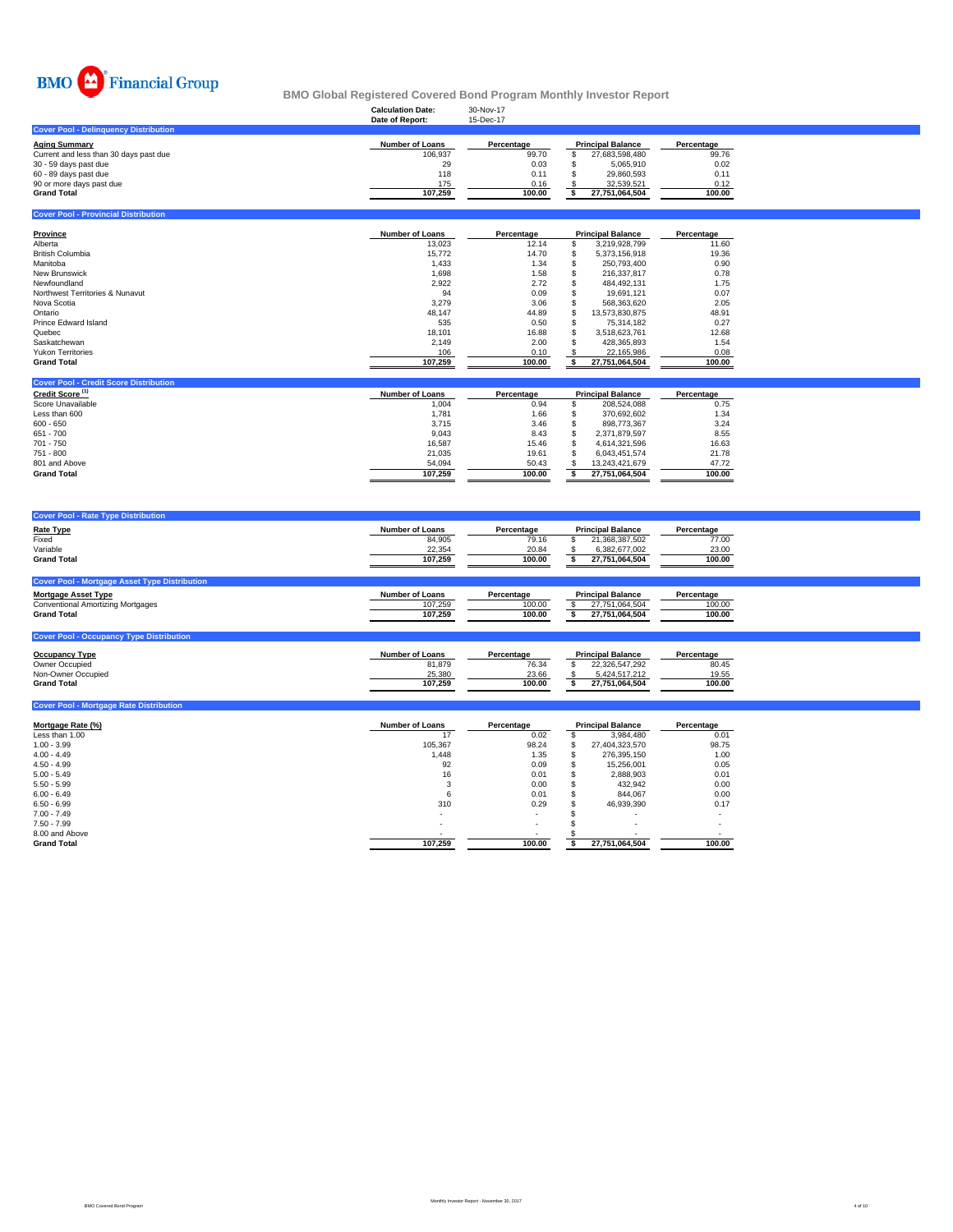

### **Calculation Date:** 30-Nov-17 **BMO Global Registered Covered Bond Program Monthly Investor Report**

|                                           | Date of Report:        | 15-Dec-17  |                          |            |
|-------------------------------------------|------------------------|------------|--------------------------|------------|
| Cover Pool - Indexed LTV Distribution (1) |                        |            |                          |            |
| Indexed LTV (%)                           | <b>Number of Loans</b> | Percentage | <b>Principal Balance</b> | Percentage |
| 20.00 and Below                           | 11,462                 | 10.69      | 1,047,508,486            | 3.77       |
| $20.01 - 25.00$                           | 4,547                  | 4.24       | 745.007.069              | 2.68       |
| 25.01 - 30.00                             | 5,375                  | 5.01       | 1,127,793,208            | 4.06       |
| $30.01 - 35.00$                           | 6,846                  | 6.38       | 1.785.739.249            | 6.43       |
| $35.01 - 40.00$                           | 8,959                  | 8.35       | 2.574.760.136            | 9.28       |
| $40.01 - 45.00$                           | 9,866                  | 9.20       | 2.743.510.048            | 9.89       |
| $45.01 - 50.00$                           | 10,968                 | 10.23      | 3,004,313,483            | 10.83      |
| $50.01 - 55.00$                           | 9,890                  | 9.22       | 2,877,915,761            | 10.37      |
| $55.01 - 60.00$                           | 9,321                  | 8.69       | 2.666.761.375            | 9.61       |
| $60.01 - 65.00$                           | 8,767                  | 8.17       | 2.576.273.091            | 9.28       |
| 65.01 - 70.00                             | 9,169                  | 8.55       | 2.782.263.884            | 10.03      |
| 70.01 - 75.00                             | 7,977                  | 7.44       | 2,452,192,497            | 8.84       |
| 75.01 - 80.00                             | 4,112                  | 3.83       | 1,367,026,216            | 4.93       |
| 80.01 and Above                           |                        |            |                          |            |
| <b>Grand Total</b>                        | 107,259                | 100.00     | 27.751.064.504           | 100.00     |

<sup>(1)</sup> Value as determined by adjusting, not less than quarterly, the Original Market Value utilizing the Indexation Methodology (see Appendix for details) for subsequent price developments.

| <b>Cover Pool - Remaining Term Distribution</b> |                        |            |                          |            |
|-------------------------------------------------|------------------------|------------|--------------------------|------------|
| <b>Months to Maturity</b>                       | <b>Number of Loans</b> | Percentage | <b>Principal Balance</b> | Percentage |
| Less than 12                                    | 17.134                 | 15.97      | 4.583.779.463            | 16.52      |
| $12 - 17$                                       | 8,375                  | 7.81       | 2,133,335,869            | 7.69       |
| $18 - 24$                                       | 13,408                 | 12.50      | 3.378.304.968            | 12.17      |
| $25 - 30$                                       | 8,737                  | 8.15       | 2.136.475.560            | 7.70       |
| $31 - 36$                                       | 12,805                 | 11.94      | 3.264.873.770            | 11.76      |
| $37 - 42$                                       | 9.447                  | 8.81       | 2.359.971.503            | 8.50       |
| $43 - 48$                                       | 13.365                 | 12.46      | 3.466.477.112            | 12.49      |
| $49 - 54$                                       | 13,338                 | 12.44      | 3.505.160.443            | 12.63      |
| $55 - 60$                                       | 10.443                 | 9.74       | 2.877.632.212            | 10.37      |
| $61 - 63$                                       |                        | 0.01       | 1.113.819                | 0.00       |
| 72 and Above                                    | 200                    | 0.19       | 43.939.786               | 0.16       |
| <b>Grand Total</b>                              | 107,259                | 100.00     | 27,751,064,504           | 100.00     |

| <b>Remaining Principal Balance (C\$)</b> | <b>Number of Loans</b> | Percentage | <b>Principal Balance</b> |                | Percentage |
|------------------------------------------|------------------------|------------|--------------------------|----------------|------------|
| 99,999 and Below                         | 18,525                 | 17.27      |                          | 1.176.541.234  | 4.24       |
| 100,000 - 199,999                        | 32,982                 | 30.75      |                          | 4,973,017,938  | 17.92      |
| 200,000 - 299,999                        | 25.219                 | 23.51      |                          | 6.200.166.068  | 22.34      |
| 300.000 - 399.999                        | 13.334                 | 12.43      |                          | 4.599.194.076  | 16.57      |
| 400.000 - 499.999                        | 7,151                  | 6.67       |                          | 3,185,701,763  | 11.48      |
| 500.000 - 599.999                        | 3,833                  | 3.57       |                          | 2,087,409,316  | 7.52       |
| 600.000 - 699.999                        | 2.092                  | 1.95       | ъ                        | 1.354.447.915  | 4.88       |
| 700.000 - 799.999                        | 1,240                  | 1.16       | ж                        | 926.817.404    | 3.34       |
| 800.000 - 899.999                        | 777                    | 0.72       |                          | 659.699.883    | 2.38       |
| $900.000 - 999.999$                      | 624                    | 0.58       |                          | 592.147.383    | 2.13       |
| 1.000.000 - 1.499.999                    | 1.153                  | 1.07       |                          | 1.389.573.224  | 5.01       |
| 1.500.000 - 2.000.000                    | 252                    | 0.23       |                          | 429.485.842    | 1.55       |
| 2,000,000 - 3,000,000                    | 77                     | 0.07       |                          | 176.862.458    | 0.64       |
| 3,000,000 and Above                      |                        |            |                          |                |            |
|                                          | 107,259                | 100.00     |                          | 27,751,064,504 | 100.00     |

| <b>Cover Pool - Property Type Distribution</b> |                        |            |                          |                |            |
|------------------------------------------------|------------------------|------------|--------------------------|----------------|------------|
| <b>Property Type</b>                           | <b>Number of Loans</b> | Percentage | <b>Principal Balance</b> |                | Percentage |
| Condominium                                    | 22,673                 | 21.14      |                          | 4.508.944.842  | 16.25      |
| Multi-Residential                              | 5.473                  | 5.10       |                          | 1.332.335.559  | 4.80       |
| Single Family                                  | 71.199                 | 66.38      |                          | 19.926.762.171 | 71.81      |
| Townhouse                                      | 7.914                  | 7.38       |                          | 1.983.021.932  | 7.15       |
| <b>Grand Total</b>                             | 107.259                | 100.00     |                          | 27.751.064.504 | 100.00     |

*Note: Percentages and totals in the above tables may not add exactly due to rounding.*

## **Cover Pool - Indexed LTV and Delinquency Distribution by Province**

|          |                 | <b>Aging Summary</b>                                |               |                           |           |  |                           |  |                             |  |               |  |  |  |
|----------|-----------------|-----------------------------------------------------|---------------|---------------------------|-----------|--|---------------------------|--|-----------------------------|--|---------------|--|--|--|
| Province | Indexed LTV (%) | <b>Current and</b><br>less than 30<br>days past due |               | 30 to 59<br>days past due |           |  | 60 to 89<br>days past due |  | 90 or more<br>days past due |  | Total         |  |  |  |
| Alberta  | 20.00 and Below |                                                     | 71.961.220    |                           |           |  | 81.741                    |  | 135.089                     |  | 72.178.050    |  |  |  |
|          | $20.01 - 25$    |                                                     | 51.514.076    |                           | 107.265   |  |                           |  |                             |  | 51,621,341    |  |  |  |
|          | $25.01 - 30$    |                                                     | 73.271.959    |                           |           |  | 63,173                    |  |                             |  | 73,335,132    |  |  |  |
|          | $30.01 - 35$    |                                                     | 95.870.335    |                           | 58.661    |  |                           |  |                             |  | 95.928.995    |  |  |  |
|          | $35.01 - 40$    |                                                     | 130.049.414   |                           |           |  | 364.191                   |  | 636.254                     |  | 131.049.860   |  |  |  |
|          | $40.01 - 45$    |                                                     | 180.665.495   |                           | 172.261   |  | 208,586                   |  |                             |  | 181.046.342   |  |  |  |
|          | $45.01 - 50$    |                                                     | 220.872.971   |                           |           |  |                           |  |                             |  | 220.872.971   |  |  |  |
|          | $50.01 - 55$    |                                                     | 291.101.344   |                           |           |  |                           |  | 437,005                     |  | 291,538,350   |  |  |  |
|          | $55.01 - 60$    |                                                     | 378.715.500   |                           |           |  | 678.943                   |  | 190,953                     |  | 379,585,396   |  |  |  |
|          | $60.01 - 65$    |                                                     | 425.393.969   |                           | 323.728   |  | 917.692                   |  | 1,299,261                   |  | 427.934.651   |  |  |  |
|          | $65.01 - 70$    |                                                     | 346,122,512   |                           |           |  |                           |  | 832,725                     |  | 346,955,237   |  |  |  |
|          | $70.01 - 75$    |                                                     | 479.531.416   |                           | 264.849   |  | 676.795                   |  | 323,096                     |  | 480.796.157   |  |  |  |
|          | $75.01 - 80$    |                                                     | 466.314.933   |                           | 326,133   |  | 154,047                   |  | 291,205                     |  | 467,086,318   |  |  |  |
|          | 80.01 and Above |                                                     |               |                           |           |  |                           |  |                             |  |               |  |  |  |
|          |                 |                                                     | 3.211.385.144 |                           | 1.252.897 |  | 3.145.167                 |  | 4.145.590                   |  | 3.219.928.799 |  |  |  |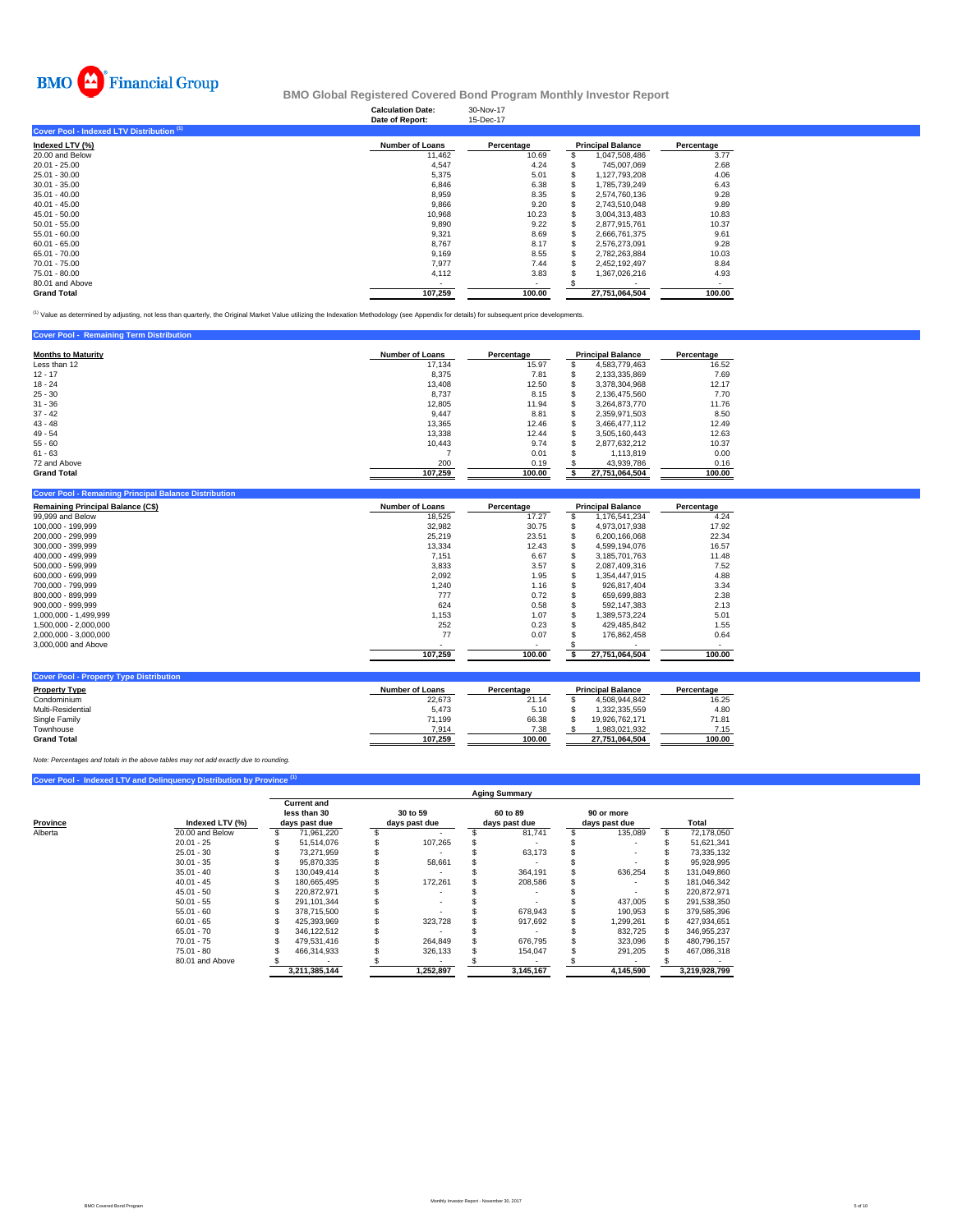

**Calculation Date:** 30-Nov-17 **Date of Report:** 15-Dec-17

**Aging Summary**

|                         |                 | <b>Current and</b>             |               |                      |                                |                                |
|-------------------------|-----------------|--------------------------------|---------------|----------------------|--------------------------------|--------------------------------|
|                         |                 | less than 30                   | 30 to 59      | 60 to 89             | 90 or more                     |                                |
| <b>Province</b>         | Indexed LTV (%) | days past due                  | days past due | days past due        | days past due                  | Total                          |
| <b>British Columbia</b> | 20.00 and Below | 344,327,251<br>\$              | \$            | \$<br>875,706        | \$<br>26,831                   | \$<br>345,229,787              |
|                         | $20.01 - 25$    | \$<br>243,615,703              | \$            | \$<br>138,133        | \$                             | \$<br>243,753,836              |
|                         | $25.01 - 30$    | 404,030,567<br>\$              | \$            | \$                   | \$<br>342,514                  | \$<br>404,373,081              |
|                         | $30.01 - 35$    | \$<br>692,907,860              | \$            | \$<br>501,356        | \$<br>1,451,241                | \$<br>694,860,457              |
|                         | $35.01 - 40$    | \$<br>885,331,082              | \$            | \$<br>2,654,888      | \$<br>796,820                  | \$<br>888,782,790              |
|                         | $40.01 - 45$    | \$<br>645,218,148              | \$            | \$<br>200,967        | \$<br>240,305                  | \$<br>645,659,420              |
|                         | $45.01 - 50$    | \$<br>474,126,692              | \$            | \$                   | \$                             | \$<br>474,126,692              |
|                         | $50.01 - 55$    | \$<br>492,349,810              | \$            | \$<br>1,059,101      | \$                             | \$<br>493,408,911              |
|                         | $55.01 - 60$    | \$<br>324,740,994              | \$            | \$<br>347,747        | \$<br>357,532                  | \$<br>325,446,273              |
|                         | $60.01 - 65$    | \$<br>260,536,241              | \$            | \$                   | \$                             | \$<br>260,536,241              |
|                         | $65.01 - 70$    | 302,970,334<br>\$              | \$            | \$                   | \$                             | \$<br>302,970,334              |
|                         | $70.01 - 75$    | \$<br>227,906,041              | \$            | \$                   | \$                             | \$<br>227,906,041              |
|                         | $75.01 - 80$    | \$<br>66,103,054               | S             | \$                   | S                              | \$<br>66,103,054               |
|                         | 80.01 and Above | S.                             | \$            | \$                   | S                              | S                              |
|                         |                 | 5,364,163,776                  |               | 5,777,899            | 3,215,243                      | 5,373,156,918                  |
|                         |                 |                                |               |                      |                                |                                |
|                         |                 |                                |               | <b>Aging Summary</b> |                                |                                |
|                         |                 | <b>Current and</b>             |               |                      |                                |                                |
|                         |                 | less than 30                   | 30 to 59      | 60 to 89             | 90 or more                     |                                |
| Province                | Indexed LTV (%) | days past due                  | days past due | days past due        | days past due                  | Total                          |
| Manitoba                | 20.00 and Below | \$<br>6,141,132                | \$            | \$                   | \$                             | \$<br>6,141,132                |
|                         | $20.01 - 25$    | 3,891,425<br>\$                | \$            | \$                   | \$                             | \$<br>3,891,425                |
|                         | $25.01 - 30$    | \$<br>6,096,129                | \$            | \$                   | \$                             | \$<br>6,096,129                |
|                         | $30.01 - 35$    | \$<br>6,526,434                | \$            | \$                   | \$                             | \$<br>6,526,434                |
|                         | $35.01 - 40$    | \$<br>9,012,069                | \$            | \$                   | \$                             | \$<br>9,012,069                |
|                         | $40.01 - 45$    | \$<br>10,543,345               | \$            | \$                   | \$<br>95,570                   | \$<br>10,638,914               |
|                         | $45.01 - 50$    | \$<br>18,541,179               | \$            | \$<br>158,892        | \$                             | \$<br>18,700,070               |
|                         | $50.01 - 55$    | \$<br>22,969,061               | \$            | \$                   | \$                             | 22,969,061<br>\$               |
|                         | $55.01 - 60$    |                                |               |                      |                                | \$                             |
|                         | $60.01 - 65$    | \$<br>33,033,111<br>\$         | \$<br>\$      | \$<br>\$             | \$<br>194,613<br>\$<br>172,899 | 33,227,724<br>Ś                |
|                         | $65.01 - 70$    | 27,336,063<br>\$<br>36,374,272 | \$<br>237.672 | \$                   | \$                             | 27,508,962<br>\$<br>36,611,945 |
|                         |                 |                                |               |                      |                                | \$                             |
|                         | $70.01 - 75$    | 38,480,424<br>\$               | \$            | \$                   | \$                             | 38,480,424<br>Ŝ                |
|                         | $75.01 - 80$    | \$<br>30,989,113               | \$            | \$                   | \$                             | 30,989,113                     |
|                         | 80.01 and Above | \$                             | \$            | \$                   |                                | \$                             |
|                         |                 |                                |               |                      | \$                             |                                |
|                         |                 | 249,933,754                    | 237,672       | 158,892              | 463,082                        | 250,793,400                    |
|                         |                 |                                |               |                      |                                |                                |
|                         |                 |                                |               | <b>Aging Summary</b> |                                |                                |
|                         |                 | <b>Current and</b>             |               |                      |                                |                                |
|                         |                 | less than 30                   | 30 to 59      | 60 to 89             | 90 or more                     |                                |
| <b>Province</b>         | Indexed LTV (%) | days past due                  | days past due | days past due        | days past due                  | <b>Total</b>                   |
| New Brunswick           | 20.00 and Below | \$<br>6,560,858                | \$            | \$                   | \$                             | \$<br>6,560,858                |
|                         | $20.01 - 25$    | \$<br>4,168,409                | \$            | \$                   | \$<br>51,143                   | \$<br>4,219,551                |
|                         | $25.01 - 30$    | \$<br>5,719,858                | \$            | \$                   | \$<br>35,598                   | \$<br>5,755,457                |
|                         | $30.01 - 35$    | \$<br>6,028,824                | \$            | \$                   | \$                             | \$<br>6,028,824                |
|                         | $35.01 - 40$    | \$<br>11,696,938               | \$            | \$                   | \$<br>76,349                   | \$<br>11,773,287               |
|                         | $40.01 - 45$    | \$<br>24,627,979               | S             | \$                   | \$<br>62,504                   | \$<br>24,690,484               |
|                         | $45.01 - 50$    | \$<br>31,003,719               | \$            | \$                   | \$<br>96,494                   | \$<br>31,100,213               |
|                         | $50.01 - 55$    | \$<br>30,177,511               | \$            | \$<br>194.446        | \$<br>676,574                  | \$<br>31,048,532               |
|                         | $55.01 - 60$    | \$<br>22,370,600               | \$            | \$                   | \$                             | \$<br>22,370,600               |
|                         | $60.01 - 65$    | \$<br>20,948,817               | \$            | \$                   | \$                             | \$<br>20,948,817               |
|                         | $65.01 - 70$    | \$<br>23,682,476               | \$            | \$                   | \$                             | \$<br>23,682,476               |
|                         | $70.01 - 75$    | \$<br>18,445,379               | \$            | \$                   | \$                             | \$<br>18,445,379               |
|                         | $75.01 - 80$    | \$<br>9,713,341                | \$            | \$                   | \$                             | \$<br>9,713,341                |
|                         | 80.01 and Above | S                              | \$            | \$                   | \$                             | \$                             |
|                         |                 | 215,144,708                    |               | 194,446              | 998,662                        | 216,337,817                    |
|                         |                 |                                |               |                      |                                |                                |
|                         |                 |                                |               | <b>Aging Summary</b> |                                |                                |
|                         |                 | <b>Current and</b>             |               |                      |                                |                                |
|                         |                 | less than 30                   | 30 to 59      | 60 to 89             | 90 or more                     |                                |
| <b>Province</b>         | Indexed LTV (%) | days past due                  | days past due | days past due        | days past due                  | Total                          |
| Newfoundland            | 20.00 and Below | \$<br>8,796,904                | \$            | \$                   | \$                             | 8,796,905<br>\$                |
|                         | $20.01 - 25$    | \$<br>6,852,440                | \$            | \$                   | \$                             | \$<br>6,852,440                |
|                         | $25.01 - 30$    | \$<br>9,372,458                | \$            | \$                   | \$                             | \$<br>9,372,458                |
|                         | $30.01 - 35$    | \$<br>13,985,740               | \$            | \$                   | \$<br>35,900                   | \$<br>14,021,640               |
|                         | $35.01 - 40$    | \$<br>20.152.267               | \$            | \$                   | \$<br>89,679                   | \$<br>20,241,946               |
|                         | $40.01 - 45$    | \$<br>39,905,817               | \$            | \$                   | \$                             | \$<br>39,905,817               |
|                         | $45.01 - 50$    | \$<br>85,212,012               | \$            | \$<br>1,127,053      | \$<br>1,034,586                | \$<br>87,373,652               |
|                         | $50.01 - 55$    | \$<br>79,906,386               | \$            | \$<br>363,528        | \$<br>1,081,080                | \$<br>81,350,993               |
|                         | $55.01 - 60$    | \$<br>61,656,708               | \$            | \$<br>٠              | \$<br>334,587                  | \$<br>61,991,295               |
|                         | $60.01 - 65$    | \$<br>53,085,113               | \$            | \$                   | \$                             | \$<br>53,085,113               |
|                         | $65.01 - 70$    | \$<br>47,465,282               | \$            | \$<br>330,451        | \$                             | \$<br>47,795,734               |
|                         | $70.01 - 75$    | 34,586,346<br>\$               | \$            | S<br>324,360         | \$                             | \$<br>34,910,706               |
|                         | 75.01 - 80      | 18,793,432<br>\$               | \$            | \$                   | \$                             | \$<br>18,793,432               |
|                         | 80.01 and Above | \$<br>479,770,905              | \$            | \$<br>2,145,393      | \$<br>2,575,833                | \$<br>484,492,131              |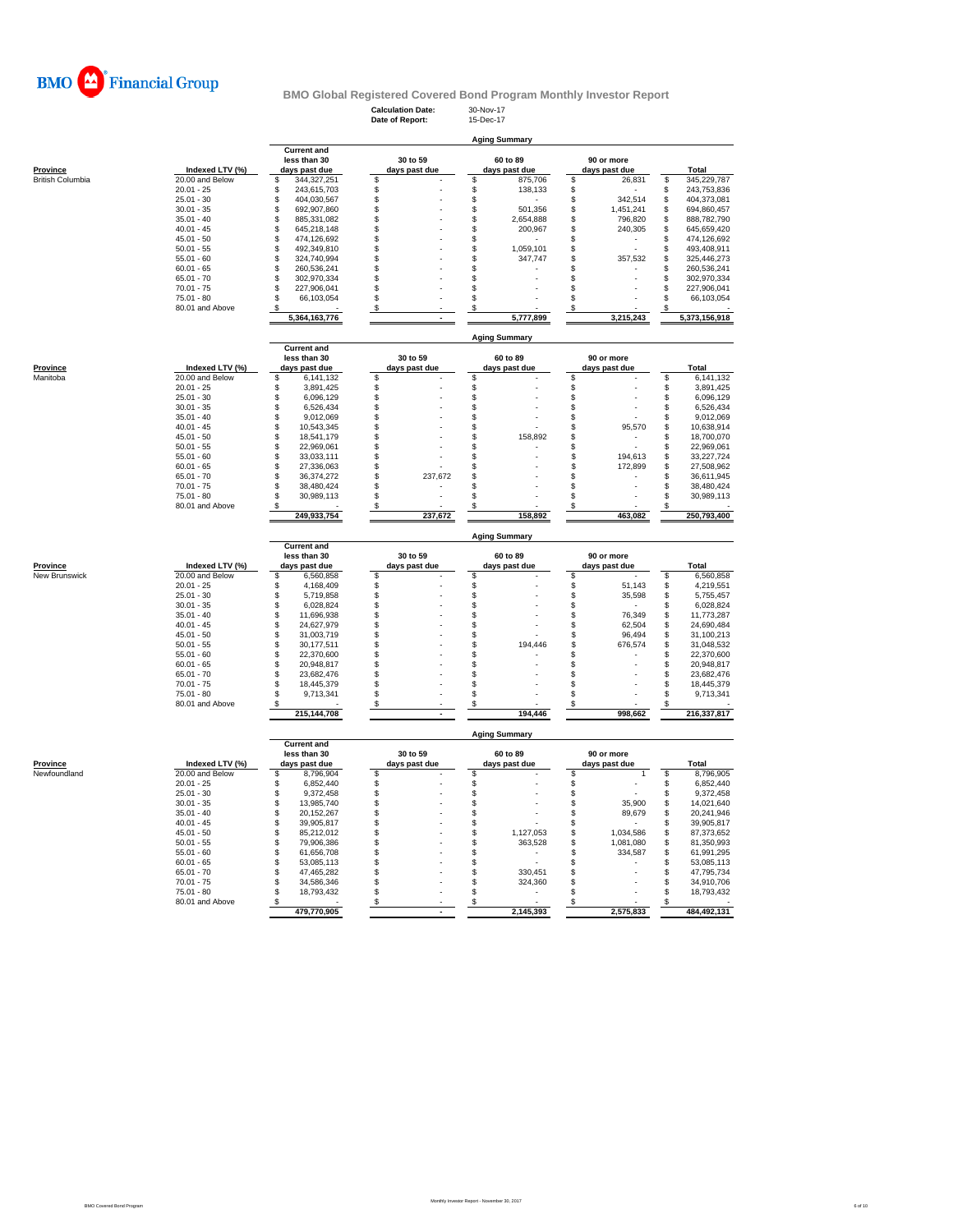

|                       |                                 |                                        | <b>Calculation Date:</b><br>Date of Report: | 30-Nov-17<br>15-Dec-17<br><b>Aging Summary</b> |                                |                                        |
|-----------------------|---------------------------------|----------------------------------------|---------------------------------------------|------------------------------------------------|--------------------------------|----------------------------------------|
|                       |                                 | <b>Current and</b><br>less than 30     | 30 to 59                                    | 60 to 89                                       | 90 or more                     |                                        |
| Province              | Indexed LTV (%)                 | days past due                          | days past due                               | days past due                                  | days past due                  | Total                                  |
| Northwest Territories | 20.00 and Below<br>$20.01 - 25$ | 1,396,867<br>\$<br>\$                  | \$<br>\$                                    | \$<br>\$                                       | \$<br>\$                       | \$<br>1,396,867                        |
|                       | $25.01 - 30$                    | 472,342<br>\$<br>1,155,551             | $\mathbb{S}$                                | \$                                             | \$                             | \$<br>472,342<br>\$<br>1,155,551       |
|                       | $30.01 - 35$                    | \$<br>1,317,575                        | \$                                          | \$                                             | \$                             | \$<br>1,317,575                        |
|                       | $35.01 - 40$                    | \$<br>2,177,288                        | \$                                          | \$                                             | \$                             | \$<br>2,177,288                        |
|                       | $40.01 - 45$                    | \$<br>2,943,072                        | \$                                          | \$                                             | \$                             | \$<br>2,943,072                        |
|                       | $45.01 - 50$                    | \$<br>2,441,274                        | \$                                          | \$                                             | S                              | \$<br>2,441,274                        |
|                       | $50.01 - 55$                    | \$<br>2,113,729                        | \$                                          | \$                                             | \$                             | \$<br>2,113,729                        |
|                       | $55.01 - 60$                    | \$<br>665,304                          | \$                                          | \$                                             | \$                             | \$<br>665,304                          |
|                       | $60.01 - 65$                    | \$<br>1.206.034                        | \$                                          | \$                                             | \$                             | \$<br>1,206,034                        |
|                       | $65.01 - 70$                    | \$<br>918,268                          | \$                                          | \$                                             | \$                             | \$<br>918,268                          |
|                       | $70.01 - 75$                    | \$<br>1,451,500                        | \$                                          | \$                                             | \$                             | \$<br>1,451,500                        |
|                       | $75.01 - 80$                    | \$<br>1,432,316                        | \$                                          | \$                                             | \$                             | \$<br>1,432,316                        |
|                       | 80.01 and Above                 | \$                                     | \$                                          | \$                                             | \$                             | \$                                     |
|                       |                                 | \$<br>19,691,121                       | \$                                          | \$                                             | \$                             | \$<br>19,691,121                       |
|                       |                                 | <b>Current and</b>                     |                                             | <b>Aging Summary</b>                           |                                |                                        |
|                       |                                 | less than 30                           | 30 to 59                                    | 60 to 89                                       | 90 or more                     |                                        |
| <b>Province</b>       | Indexed LTV (%)                 | days past due                          | days past due                               | days past due                                  | days past due                  | Total                                  |
| Nova Scotia           | 20.00 and Below                 | 10,836,370<br>\$                       | \$                                          | \$                                             | \$                             | 10,836,370<br>\$                       |
|                       | $20.01 - 25$                    | \$<br>9.119.715                        | \$                                          | \$<br>20,173                                   | \$<br>24,003                   | \$<br>9,163,891                        |
|                       | $25.01 - 30$                    | \$<br>10,142,331                       | \$                                          | \$                                             | \$                             | \$<br>10,142,331                       |
|                       | $30.01 - 35$                    | \$<br>14,123,852                       | \$<br>37,322                                | \$                                             | \$<br>÷                        | \$<br>14, 161, 173                     |
|                       | $35.01 - 40$                    | \$<br>17,836,191                       | \$                                          | \$<br>41,102                                   | \$<br>43,175                   | \$<br>17,920,468                       |
|                       | $40.01 - 45$                    | \$<br>26,234,313                       | \$                                          | \$                                             | \$<br>161,539                  | \$<br>26,395,852                       |
|                       | $45.01 - 50$                    | \$<br>48,131,430                       | \$                                          | \$<br>132,925                                  | \$<br>226,821                  | \$<br>48,491,175                       |
|                       | $50.01 - 55$                    | \$<br>40,451,397                       | \$<br>121,791                               | \$<br>78,698                                   | \$<br>35,785                   | \$<br>40,687,671                       |
|                       | $55.01 - 60$                    | \$<br>62,472,653                       | \$                                          | \$<br>149,156                                  | \$                             | \$<br>62,621,809                       |
|                       | $60.01 - 65$                    | \$<br>73.097.527                       | $\mathfrak{L}$                              | \$                                             | \$                             | \$<br>73.097.527                       |
|                       | $65.01 - 70$                    | \$<br>92,270,823                       | \$                                          | S<br>200,804                                   | \$                             | \$<br>92,471,627                       |
|                       | $70.01 - 75$                    | \$<br>101,634,433                      | \$                                          | \$                                             | \$                             | \$<br>101,634,433                      |
|                       | $75.01 - 80$                    | \$<br>60,623,645                       | \$                                          | S<br>115,648                                   | \$                             | \$<br>60,739,293                       |
|                       | 80.01 and Above                 | 566,974,679                            | S<br>159,113                                | 738,506                                        | 491,323                        | 568,363,620                            |
|                       |                                 |                                        |                                             |                                                |                                |                                        |
|                       |                                 |                                        |                                             | <b>Aging Summary</b>                           |                                |                                        |
|                       |                                 | <b>Current and</b><br>less than 30     | 30 to 59                                    | 60 to 89                                       | 90 or more                     |                                        |
| Province              | Indexed LTV (%)                 | days past due                          | days past due                               | days past due                                  | days past due                  | <b>Total</b>                           |
| Nunavut               | 20.00 and Below<br>$20.01 - 25$ | \$<br>\$                               | \$                                          | \$                                             | \$                             | \$                                     |
|                       | $25.01 - 30$                    | \$                                     | \$<br>\$                                    | \$<br>\$                                       | \$<br>\$                       | $\ddot{\$}$<br>\$                      |
|                       | $30.01 - 35$                    | \$                                     | \$                                          | \$                                             | \$                             | \$                                     |
|                       | $35.01 - 40$                    | \$                                     | \$                                          | \$                                             | \$                             | \$                                     |
|                       | $40.01 - 45$                    | \$                                     | \$                                          | \$                                             | \$                             | \$                                     |
|                       | $45.01 - 50$                    | \$                                     | \$                                          | \$                                             | \$                             | \$                                     |
|                       | $50.01 - 55$                    | \$                                     | \$                                          | \$                                             | \$                             | \$                                     |
|                       | $55.01 - 60$                    | \$                                     | \$                                          | \$                                             | \$                             | \$                                     |
|                       | $60.01 - 65$                    | \$                                     | \$                                          | \$                                             | \$                             | \$                                     |
|                       | $65.01 - 70$                    | \$                                     | \$                                          | \$                                             | \$                             | \$                                     |
|                       | $70.01 - 75$                    | \$                                     | \$                                          | \$                                             | \$                             | s                                      |
|                       | $75.01 - 80$                    | \$                                     | \$                                          | \$                                             | \$                             | \$                                     |
|                       | 80.01 and Above                 | S                                      | S                                           | S                                              | S                              | s                                      |
|                       |                                 | \$                                     | \$                                          | \$                                             | \$                             | \$                                     |
|                       |                                 |                                        |                                             | <b>Aging Summary</b>                           |                                |                                        |
|                       |                                 | <b>Current and</b>                     |                                             |                                                |                                |                                        |
|                       |                                 | less than 30                           | 30 to 59                                    | 60 to 89                                       | 90 or more                     |                                        |
| <b>Province</b>       | Indexed LTV (%)                 | days past due                          | days past due                               | days past due                                  | days past due                  | <b>Total</b>                           |
| Ontario               | 20.00 and Below<br>$20.01 - 25$ | \$<br>507,772,625<br>361,619,525<br>£. | \$                                          | \$<br>35,000<br>62,241                         | \$<br>323,427<br>155,240<br>\$ | \$<br>508,131,052<br>\$<br>361,837,005 |
|                       | $25.01 - 30$                    | 537,911,806<br>\$                      | \$<br>\$                                    | \$<br>\$<br>470,090                            | \$<br>496,227                  | \$<br>538,878,123                      |
|                       | $30.01 - 35$                    | \$<br>843,144,211                      | $\mathsf{\$}$                               | \$<br>827,722                                  | \$<br>46,477                   | \$<br>844,018,410                      |
|                       | $35.01 - 40$                    | \$<br>1,338,273,974                    | \$                                          | \$<br>2,347,425                                | \$<br>797,300                  | \$<br>1,341,418,699                    |
|                       | $40.01 - 45$                    | \$<br>1,579,331,441                    | \$                                          | \$<br>895,736                                  | \$<br>675,710                  | \$<br>1,580,902,887                    |
|                       | $45.01 - 50$                    | \$<br>1,746,483,288                    | 616.917<br>\$                               | \$<br>1,557,008                                | \$<br>1,354,606                | \$<br>1,750,011,819                    |
|                       | $50.01 - 55$                    | 1,511,831,746<br>\$                    | \$                                          | \$<br>456,361                                  | \$<br>1,069,042                | \$<br>1,513,357,150                    |
|                       | $55.01 - 60$                    | \$<br>1,303,995,447                    | \$                                          | \$<br>456,599                                  | \$<br>354,900                  | \$<br>1,304,806,947                    |
|                       | $60.01 - 65$                    | \$<br>1,194,509,440                    | \$                                          | \$                                             | \$                             | \$<br>1,194,509,440                    |
|                       | $65.01 - 70$                    | \$<br>1,263,875,919                    | \$                                          | \$<br>190,529                                  | \$                             | \$<br>1,264,066,449                    |
|                       | $70.01 - 75$                    | 848,029,388<br>£.                      | \$                                          | \$<br>638,164                                  | \$                             | \$<br>848,667,552                      |
|                       | $75.01 - 80$                    | 523,225,342<br>S                       | \$                                          | \$                                             | \$                             | \$<br>523,225,342                      |
|                       | 80.01 and Above                 | S<br>13,560,004,154                    | S<br>616,917                                | 7,936,876                                      | S<br>5,272,929                 | S<br>13,573,830,875                    |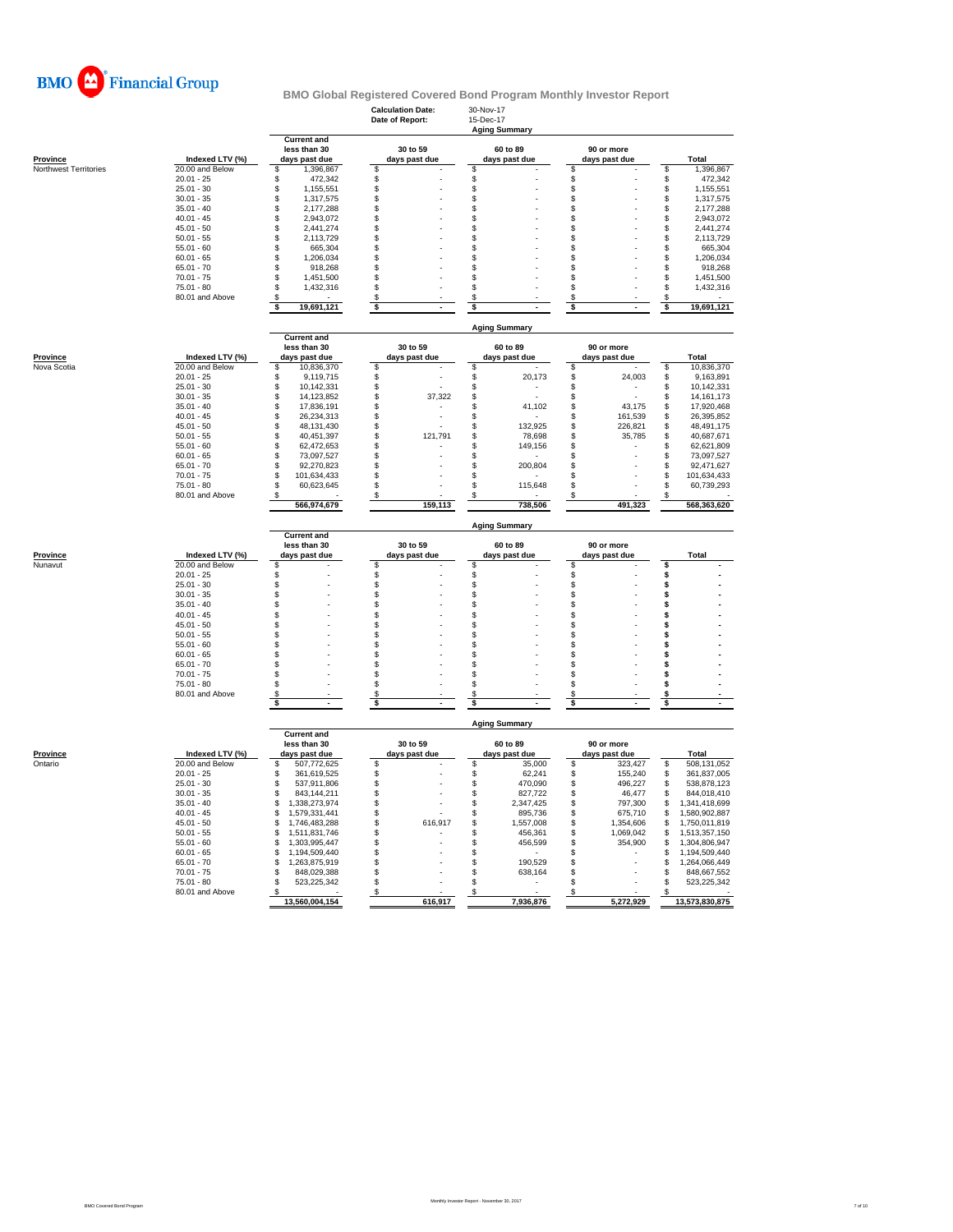

|                                      |                                    |                                                     | <b>Calculation Date:</b><br>Date of Report: | 30-Nov-17<br>15-Dec-17<br><b>Aging Summary</b> |                             |                                       |
|--------------------------------------|------------------------------------|-----------------------------------------------------|---------------------------------------------|------------------------------------------------|-----------------------------|---------------------------------------|
| Province                             | Indexed LTV (%)                    | <b>Current and</b><br>less than 30<br>days past due | 30 to 59<br>days past due                   | 60 to 89<br>days past due                      | 90 or more<br>days past due | Total                                 |
| Prince Edward Island                 | 20.00 and Below                    | \$<br>2,048,225                                     | \$                                          | \$                                             | \$<br>12,319                | 2,060,544<br>\$                       |
|                                      | $20.01 - 25$                       | \$<br>1,353,546                                     | \$                                          | \$                                             | \$                          | \$<br>1,353,546                       |
|                                      | $25.01 - 30$                       | \$<br>957,956                                       | $\mathsf{\$}$                               | \$                                             | \$                          | \$<br>957,956                         |
|                                      | $30.01 - 35$                       | $\mathsf{\$}$<br>3,753,240                          | \$                                          | \$                                             | \$                          | \$<br>3,753,240                       |
|                                      | $35.01 - 40$                       | \$<br>4,261,609                                     | \$                                          | \$                                             | \$                          | \$<br>4,261,609                       |
|                                      | $40.01 - 45$                       | \$<br>7,624,182                                     | \$.                                         | \$                                             | \$                          | \$<br>7,624,182                       |
|                                      | $45.01 - 50$                       | \$<br>10,466,515                                    | 101,839<br>\$                               | \$                                             | \$                          | \$<br>10,568,354                      |
|                                      | $50.01 - 55$                       | \$<br>6,846,549                                     | S                                           | \$                                             | \$                          | \$<br>6,846,549                       |
|                                      | $55.01 - 60$                       | \$<br>6,376,954                                     | \$                                          | \$                                             | \$                          | \$<br>6,376,954                       |
|                                      | $60.01 - 65$                       | \$<br>9,772,124                                     | \$                                          | \$                                             | \$                          | \$<br>9,772,124                       |
|                                      | $65.01 - 70$                       | \$<br>9,603,890                                     | \$                                          | \$                                             | \$<br>$\mathfrak{S}$        | \$<br>9,603,890                       |
|                                      | $70.01 - 75$<br>$75.01 - 80$       | \$<br>7,801,477<br>4,333,757                        | \$                                          | \$                                             |                             | \$<br>7,801,477<br>4,333,757          |
|                                      | 80.01 and Above                    | \$                                                  | \$                                          | \$<br>\$                                       | \$                          | \$<br>\$                              |
|                                      |                                    | \$<br>75,200,023                                    | \$<br>101,839                               |                                                | \$<br>12,319                | 75,314,182                            |
|                                      |                                    |                                                     |                                             | <b>Aging Summary</b>                           |                             |                                       |
|                                      |                                    | <b>Current and</b><br>less than 30                  | 30 to 59                                    | 60 to 89                                       | 90 or more                  |                                       |
| <b>Province</b>                      | Indexed LTV (%)                    | days past due                                       | days past due                               | days past due                                  | days past due               | <b>Total</b>                          |
| Quebec                               | 20.00 and Below                    | \$<br>74,129,500                                    | \$                                          | \$<br>114,066                                  | \$<br>171,500               | \$<br>74,415,066                      |
|                                      | $20.01 - 25$                       | \$<br>49.866.408                                    | \$                                          | \$                                             | \$                          | \$<br>49,866,408                      |
|                                      | $25.01 - 30$                       | \$<br>64,341,589                                    | \$<br>73,514                                | \$<br>149,538                                  | \$<br>551,241               | \$<br>65,115,882                      |
|                                      | $30.01 - 35$                       | 89,183,928<br>\$                                    | \$                                          | \$                                             | $\mathfrak{L}$              | \$<br>89,183,928                      |
|                                      | $35.01 - 40$                       | 117,152,296<br>\$                                   | \$                                          | \$<br>116,908                                  | 105,607<br>\$               | \$<br>117,374,811                     |
|                                      | $40.01 - 45$                       | \$<br>157,686,853                                   | \$                                          | \$                                             | \$<br>346,767               | \$<br>158,033,620                     |
|                                      | $45.01 - 50$                       | \$<br>278,842,200                                   | \$<br>473,081                               | \$<br>1,425,239                                | \$<br>993,653               | \$<br>281,734,172                     |
|                                      | $50.01 - 55$                       | \$<br>338,527,639                                   | \$<br>366,053                               | \$<br>771,448                                  | $\mathsf{\$}$<br>2,023,943  | \$<br>341,689,083                     |
|                                      | $55.01 - 60$                       | \$<br>411,872,565                                   | \$<br>270,935                               | \$<br>2,705,310                                | \$<br>2,715,229             | \$<br>417,564,038                     |
|                                      | $60.01 - 65$                       | \$<br>462,631,396                                   | \$<br>359,899                               | \$<br>562,418                                  | \$<br>1,394,215             | 464,947,928<br>\$                     |
|                                      | $65.01 - 70$                       | \$<br>613,811,539                                   | \$<br>1,153,989                             | S<br>1,218,585                                 | \$<br>3,341,688             | \$<br>619,525,800                     |
|                                      | $70.01 - 75$                       | \$<br>665,619,025                                   | \$                                          | \$<br>1,873,949                                | \$<br>613,640               | \$<br>668,106,614                     |
|                                      | $75.01 - 80$                       | \$<br>170,518,053                                   | \$                                          | \$                                             | £.<br>548,357               | \$<br>171,066,410                     |
|                                      | 80.01 and Above                    | S<br>3,494,182,990                                  | \$<br>2,697,471                             | \$<br>8,937,460                                | \$<br>12,805,840            | \$<br>3,518,623,761                   |
|                                      |                                    |                                                     |                                             | <b>Aging Summary</b>                           |                             |                                       |
|                                      |                                    | <b>Current and</b>                                  |                                             |                                                |                             |                                       |
|                                      |                                    | less than 30                                        | 30 to 59                                    | 60 to 89                                       | 90 or more                  | Total                                 |
| Province<br>Saskatchewan             | Indexed LTV (%)<br>20.00 and Below | days past due<br>\$<br>11,009,270                   | days past due<br>\$                         | days past due<br>\$<br>59,271                  | days past due<br>\$         | 11,068,541<br>\$                      |
|                                      | $20.01 - 25$                       | \$<br>10,401,062                                    | \$                                          | \$                                             | \$                          | 10,401,062<br>\$                      |
|                                      | $25.01 - 30$                       | \$<br>11,090,675                                    | \$                                          | \$                                             | \$                          | 11,090,675<br>\$                      |
|                                      | $30.01 - 35$                       | \$<br>13,771,911                                    | \$                                          | \$                                             | \$<br>137,258               | \$<br>13,909,169                      |
|                                      | $35.01 - 40$                       | \$<br>28,462,264                                    | \$                                          | \$                                             | \$                          | \$<br>28,462,264                      |
|                                      | $40.01 - 45$                       | \$<br>62,433,505                                    | \$                                          | \$<br>585,653                                  | \$                          | \$<br>63,019,158                      |
|                                      | $45.01 - 50$                       | \$<br>75,241,870                                    | \$                                          | \$<br>181,031                                  | \$                          | \$<br>75,422,901                      |
|                                      | $50.01 - 55$                       | \$<br>51,157,165                                    | S                                           | \$                                             | 125,679<br>\$               | 51,282,843<br>\$                      |
|                                      | $55.01 - 60$                       | \$<br>49.128.977                                    | \$                                          | \$                                             | \$<br>1,030,209             | 50.159.186<br>\$                      |
|                                      | $60.01 - 65$                       | \$<br>39,846,439                                    | \$                                          | \$                                             | \$<br>1,265,554             | \$<br>41,111,994                      |
|                                      | $65.01 - 70$                       | \$<br>36,941,036                                    | \$                                          | \$                                             | \$                          | \$<br>36,941,036                      |
|                                      | $70.01 - 75$                       | \$<br>22,416,410                                    | \$                                          | \$                                             | \$                          | \$<br>22,416,410                      |
|                                      | $75.01 - 80$                       | \$<br>13,080,655                                    | \$                                          | \$                                             | \$                          | \$<br>13,080,655                      |
|                                      |                                    |                                                     |                                             |                                                |                             |                                       |
|                                      | 80.01 and Above                    | S<br>424,981,238                                    | \$                                          | \$<br>825,954                                  | \$<br>2,558,701             | \$<br>428,365,893                     |
|                                      |                                    |                                                     |                                             |                                                |                             |                                       |
|                                      |                                    | <b>Current and</b>                                  |                                             | <b>Aging Summary</b>                           |                             |                                       |
|                                      |                                    | less than 30                                        | 30 to 59                                    | 60 to 89                                       | 90 or more                  |                                       |
| Province<br><b>Yukon Territories</b> | Indexed LTV (%)<br>20.00 and Below | days past due<br>\$                                 | days past due<br>\$                         | days past due<br>\$                            | days past due<br>\$         | Total<br>693,315<br>\$                |
|                                      |                                    | 693,315                                             |                                             |                                                |                             |                                       |
|                                      | $20.01 - 25$<br>$25.01 - 30$       | \$<br>1,574,222<br>1,520,434                        | \$<br>\$                                    | \$                                             | \$                          | 1,574,222<br>\$<br>1,520,434          |
|                                      | $30.01 - 35$                       | \$<br>$\mathsf{\$}$<br>2,029,403                    | \$                                          | \$<br>\$                                       | \$<br>\$                    | \$<br>\$<br>2,029,403                 |
|                                      | $35.01 - 40$                       | \$<br>2,285,046                                     | \$                                          | \$                                             | \$                          | \$<br>2,285,046                       |
|                                      | $40.01 - 45$                       | \$<br>2,650,300                                     | \$.                                         | \$                                             | \$                          | \$<br>2,650,300                       |
|                                      | $45.01 - 50$                       | \$<br>3,470,191                                     | \$                                          | \$                                             | \$                          | \$<br>3,470,191                       |
|                                      | $50.01 - 55$                       | \$<br>1,622,889                                     | \$                                          | \$                                             | \$                          | \$<br>1,622,889                       |
|                                      | $55.01 - 60$                       | \$<br>1,945,849                                     | \$                                          | \$                                             | \$                          | \$<br>1,945,849                       |
|                                      | $60.01 - 65$                       | \$<br>1,614,260                                     | \$                                          | \$                                             | \$                          | \$<br>1,614,260                       |
|                                      | $65.01 - 70$                       | \$<br>721,088                                       | \$                                          | \$                                             | \$                          | \$<br>721,088                         |
|                                      | $70.01 - 75$                       | \$<br>1,575,806                                     | S                                           | \$                                             | \$                          | \$<br>1,575,806                       |
|                                      | $75.01 - 80$                       | 463,186<br>\$                                       | \$                                          | \$                                             | \$                          | 463,186<br>\$                         |
|                                      | 80.01 and Above                    | ऽ<br>22,165,986                                     | $\overline{\mathbf{s}}$                     | $\overline{\mathbf{s}}$                        | \$                          | $\overline{\mathbf{s}}$<br>22,165,986 |

<sup>(1)</sup> Value as determined by adjusting, not less than quarterly, the Original Market Value utilizing the Indexation Methodology (see Appendix for details) for subsequent price developments.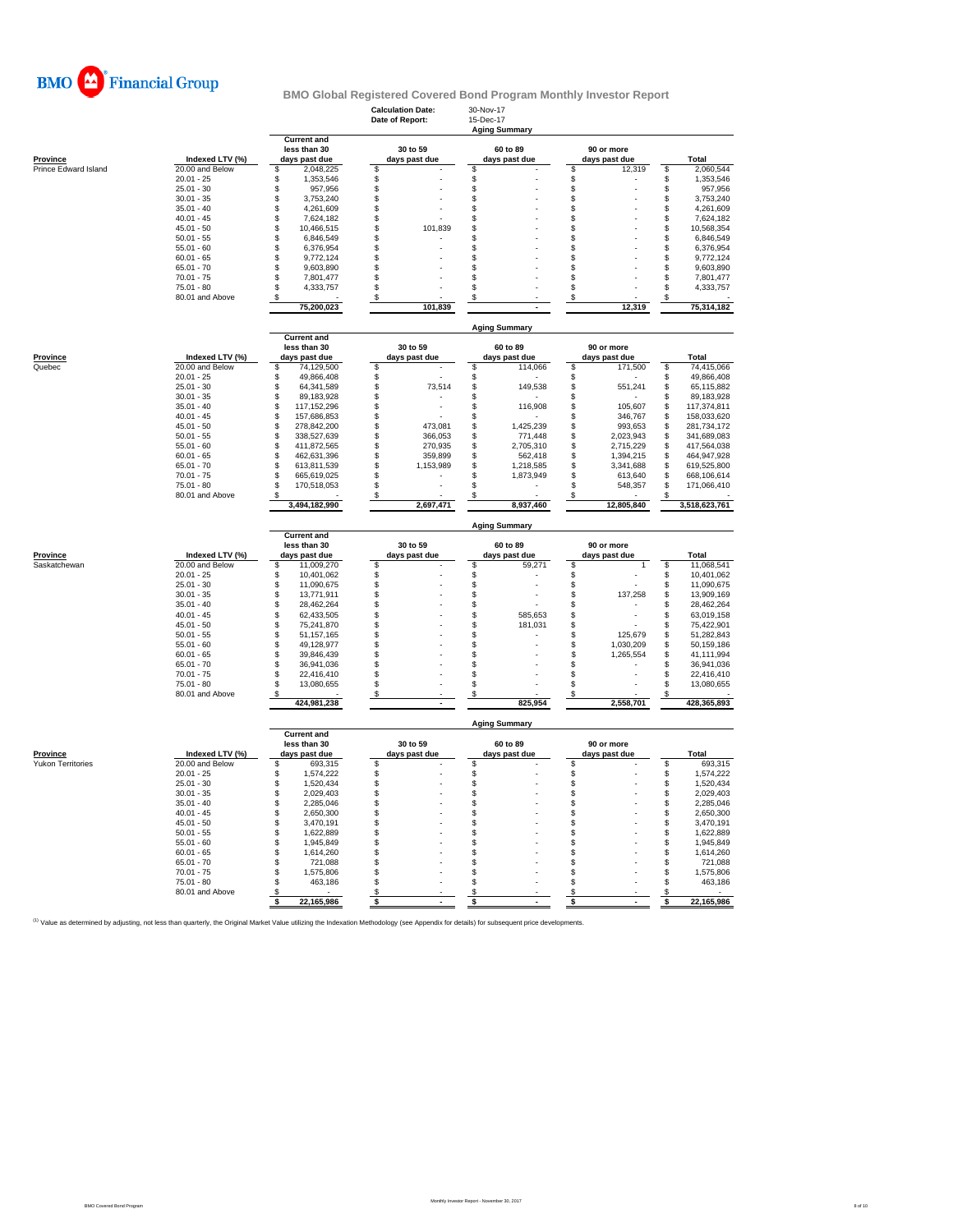

**Calculation Date:** 30-Nov-17 **Date of Report:** 15-Dec-17

**Cover Pool - Current LTV Distribution by Credit Score (1)**

|                 | <b>Credit Scores</b> |                   |  |             |  |             |  |               |  |               |  |               |  |                |  |                |
|-----------------|----------------------|-------------------|--|-------------|--|-------------|--|---------------|--|---------------|--|---------------|--|----------------|--|----------------|
| Indexed LTV (%) |                      | Score Unavailable |  | <600        |  | 600 - 650   |  | 651 - 700     |  | 701 - 750     |  | 751 - 800     |  | >800           |  | Total          |
| 20.00 and Below |                      | 18.437.338        |  | 8.640.844   |  | 19.184.355  |  | 49.720.120    |  | 115.834.933   |  | 165.698.221   |  | 669.992.674    |  | 1.047.508.486  |
| $20.01 - 25$    |                      | 13.826.840        |  | 6.353.153   |  | 16.007.635  |  | 39.198.974    |  | 85.416.852    |  | 131.323.775   |  | 452.879.841    |  | 745.007.069    |
| $25.01 - 30$    |                      | 13.873.526        |  | 8.751.000   |  | 23.659.587  |  | 75.843.374    |  | 146.397.354   |  | 220.916.302   |  | 638.352.066    |  | 1.127.793.208  |
| $30.01 - 35$    |                      | 13,485,636        |  | 16.842.733  |  | 45,269,069  |  | 126,044,942   |  | 274.911.846   |  | 366.478.634   |  | 942,706,390    |  | 1,785,739,249  |
| $35.01 - 40$    |                      | 10.198.874        |  | 25.847.923  |  | 80.235.760  |  | 205.240.695   |  | 388.163.251   |  | 612.521.136   |  | 1.252.552.497  |  | 2.574.760.136  |
| $40.01 - 45$    |                      | 12.275.542        |  | 39.764.823  |  | 90.078.766  |  | 214.259.525   |  | 455.391.953   |  | 621.904.863   |  | 1.309.834.576  |  | 2.743.510.048  |
| $45.01 - 50$    |                      | 3.526.721         |  | 54.192.149  |  | 120.329.478 |  | 255.745.657   |  | 491.248.301   |  | 669.630.195   |  | 1.409.640.982  |  | 3.004.313.483  |
| $50.01 - 55$    |                      | 9.892.273         |  | 45.386.174  |  | 100.167.741 |  | 261.238.076   |  | 513.023.578   |  | 633.749.187   |  | 1.314.458.731  |  | 2.877.915.761  |
| $55.01 - 60$    |                      | 17.920.484        |  | 44,842,329  |  | 101.037.027 |  | 238.248.616   |  | 466.372.968   |  | 559,859,989   |  | 1.238.479.963  |  | 2.666.761.375  |
| $60.01 - 65$    |                      | 31.293.672        |  | 38.503.464  |  | 98.296.257  |  | 242.171.373   |  | 447.673.343   |  | 541,322,362   |  | 1.177.012.620  |  | 2.576.273.091  |
| $65.01 - 70$    |                      | 34.305.891        |  | 43.684.631  |  | 116.296.471 |  | 292.280.979   |  | 495.911.812   |  | 593.017.445   |  | 1.206.766.654  |  | 2.782.263.884  |
| $70.01 - 75$    |                      | 25.806.035        |  | 30.053.622  |  | 74.147.612  |  | 242.644.657   |  | 478.500.609   |  | 565.192.873   |  | 1.035.847.089  |  | 2.452.192.497  |
| $75.01 - 80$    |                      | 3,681,258         |  | 7,829,758   |  | 14.063.608  |  | 129.242.609   |  | 255.474.797   |  | 361.836.591   |  | 594.897.595    |  | 1,367,026,216  |
| 80.01 and Above |                      |                   |  |             |  |             |  |               |  |               |  |               |  |                |  |                |
|                 |                      | 208,524,088       |  | 370,692,602 |  | 898,773,367 |  | 2,371,879,597 |  | 4,614,321,596 |  | 6,043,451,574 |  | 13,243,421,679 |  | 27,751,064,504 |

<sup>(1)</sup> Value as determined by adjusting, not less than quarterly, the Original Market Value utilizing the Indexation Methodology (see Appendix for details) for subsequent price developments.